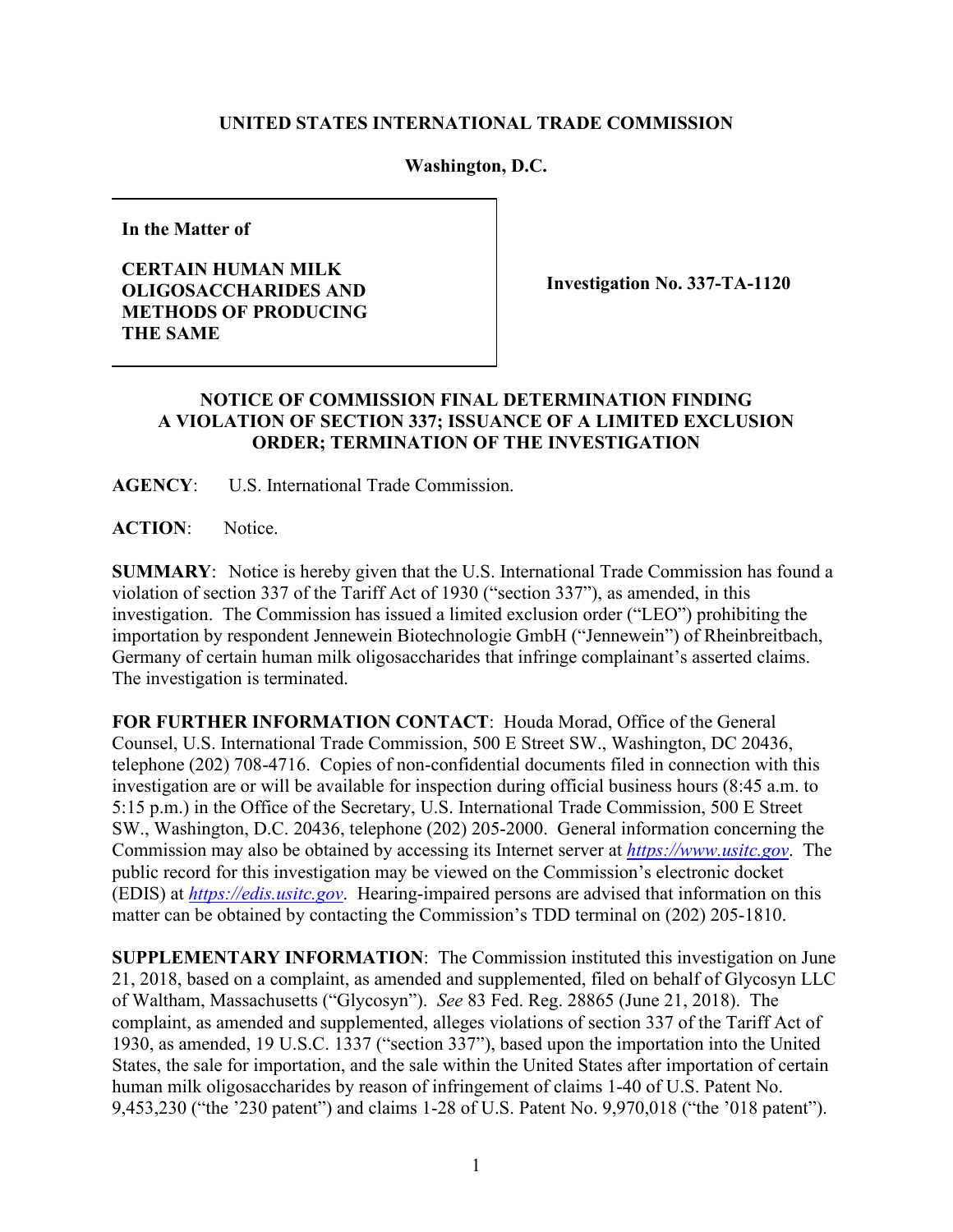*See id.* The notice of investigation named Jennewein as a respondent in this investigation. *See id.* The Office of Unfair Import Investigations ("OUII") is also named as a party to the investigation. *See id.*

The ALJ conducted an evidentiary hearing on May 14-17, 2019, and on September 9, 2019, issued the FID finding a violation of section 337 based on the infringement of claims 1-3, 5, 8, 10, 12, 18, and 24-28 of the '018 patent (hereinafter, the "Asserted Claims"). In addition, the FID finds that the Asserted Claims are neither invalid under 35 U.S.C. §§ 103 and 112, nor unenforceable for inequitable conduct. Furthermore, the FID finds that the domestic industry requirement is satisfied. All asserted claims in the '230 patent were withdrawn during the investigation. The FID also contains a recommended determination ("RD") recommending that the Commission issue an LEO barring entry of articles that infringe the '018 patent. The RD also recommends that the Commission impose a 5 percent bond during the period of Presidential review. Furthermore, as directed by the Commission, the RD provides findings with respect to the public interest and recommends that the Commission determine that the public interest factors do not preclude entry of the proposed LEO. Glycosyn does not seek and the RD does not recommend issuance of a cease and desist order.

On October 9 and 10, 2019, respectively, Glycosyn and Jennewein filed statements on the public interest pursuant to Commission Rule 210.50. On October 23, 2019, non-party DuPont Nutrition & Health filed a public interest submission pursuant to the Commission's notice requesting public interest comments. *See* 84 Fed. Reg. 49335 (Sept. 19, 2019).

On January 30, 2020, the Commission issued a notice determining to review the FID in part. *See* 85 Fed. Reg. 6573 (Feb. 5, 2020). The Commission's notice requested written submissions in response to certain questions relating to issues under review and on issues of remedy, the public interest, and bonding. On February 18, 2020, the parties, including OUII, filed written submissions in response to the notice, and on February 25, 2020, the parties filed responses to each other's submissions. On February 18, 2020, non-party Abbott Laboratories filed a written submission concerning the public interest.

Having examined the record of this investigation, including the FID, the RD, and the parties' and non-parties' submissions, the Commission has determined to affirm with modification the FID's determination of a violation of section 337 with respect to claims 1-3, 5, 8, 10, 12, 18, and 24-28 of the '018 patent. Specifically, as explained in the Commission Opinion filed concurrently herewith, the Commission has determined to affirm with modification the FID's findings with respect to infringement by the accused Jennewein bacterial strains and to reverse the FID's decision not to adjudicate infringement with respect to Jennewein's TTFL12 bacterial strain. As to the TTFL12 strain, the Commission has determined that it does not infringe the Asserted Claims. All findings in the FID that are not inconsistent with the Commission's determination are affirmed.

The Commission has determined that the appropriate remedy is an LEO against Jennewein's infringing products. The Commission has also determined that the public interest factors enumerated in subsection  $337(d)(1)$  (19 U.S.C. 1337(d)(1)) do not preclude the issuance of the LEO. The Commission has further determined to set a bond during the period of